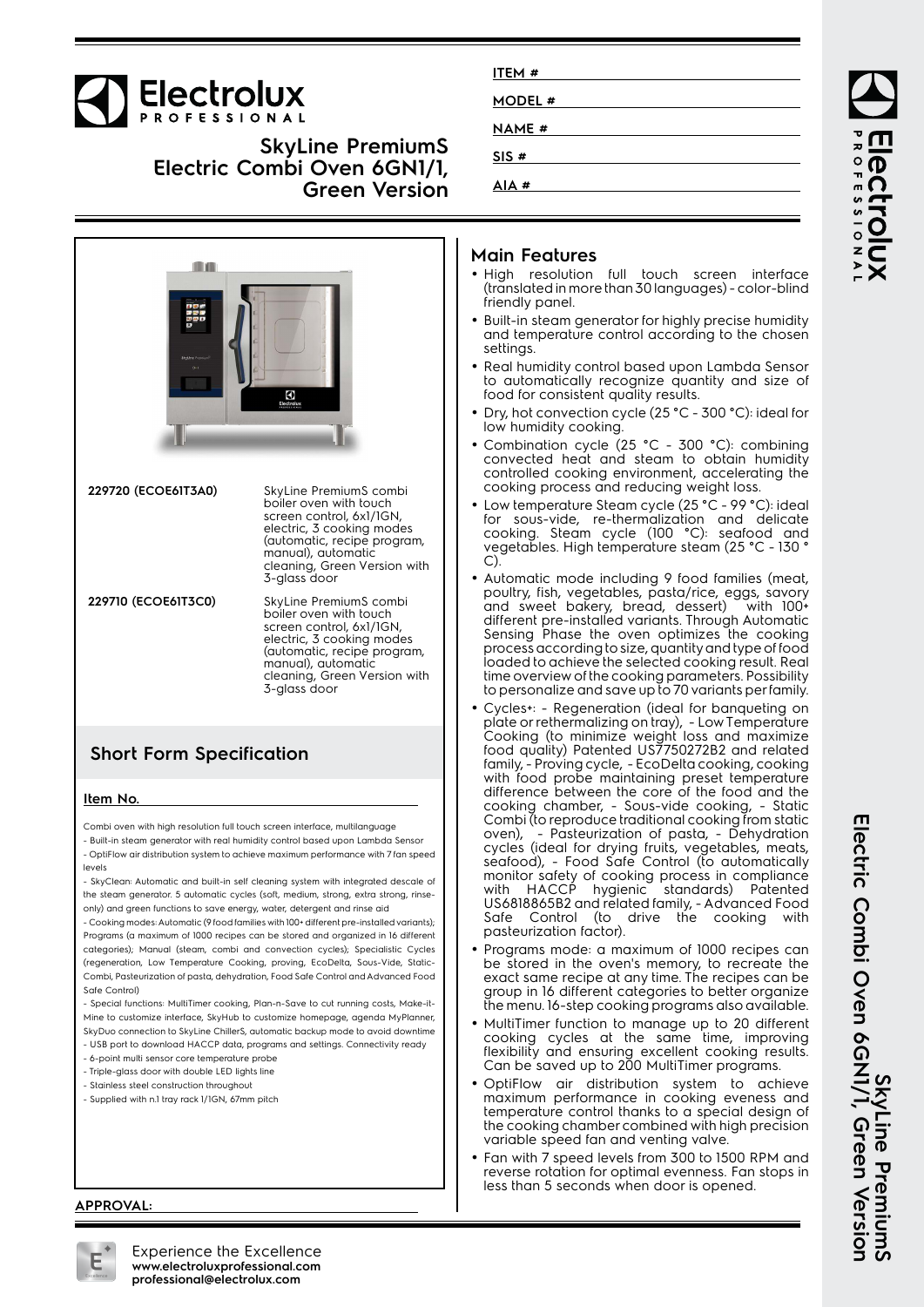

- 6-point multi sensor core temperature probe for maximum precision and food safety.
- Pictures upload for full customization of cooking cycles.
- Automatic fast cool down and pre-heat function.
- Reduced power function for customized slow cooking cycles.
- SkyClean: Automatic and built-in self cleaning system with integrated descale of the steam generator. 5 automatic cycles (soft, medium, strong, extra strong, rinse-only) and green functions to save energy, water, detergent and rinse aid. Also programmable with delayed start.
- Different chemical options available: solid (phosphate-free), liquid (requires optional accessory).
- Plan-n-Save function organizes the cooking sequence of the chosen cycles optimizing the work in the kitchen from a time and energy efficiency point of view.
- Make-it-mine feature to allow full personalization or locking of the user interface.
- • SkyHub lets the user group the favorite functions in the homepage for immediate access.
- MyPlanner works as an agenda where the user can plan the daily work and receive personalized alerts for each task.
- With SkyDuo the Oven and the Blast Chiller are connected to each other and communicate in order to guide the user through the cook&chill process optimizing time and efficiency (requires optional accessory).
- GreaseOut: predisposed for integrated grease drain and collection for safer operation (dedicated base as optional accessory).
- USB port to download HACCP data, share cooking programs and configurations. USB port also allows to plugin sous-vide probe (optional accessory).
- Connectivity ready for real time access to connected appliances from remote and HACCP monitoring (requires optional accessory).
- Trainings and guidances supporting materials easily accessible by scanning QR-Code with any mobile device.
- Back-up mode with self-diagnosis is automatically activated if a failure occurs to avoid downtime.
- Automatic consumption visualization at the end of the cycle.
- [NOT TRANSLATED]
- [NOT TRANSLATED]
- Energy Star 2.0 certified product.

#### **Construction**

- Human centered design with 4-star certification for ergonomics and usability.
- Wing-shaped handle with ergonomic design and hands-free opening with the elbow, making managing trays simpler (Registered Design at EPO).
- LED lights for the cooking chamber with blink function alerts to help users coordinate tasks.
- Triple thermo-glazed door with 2 hinged inside panels for easy cleaning and double LED lights line.
- Seamless hygienic internal chamber with all rounded corners for easy cleaning.
- 304 AISI stainless steel construction throughout.
- Front access to control board for easy service.
- Integrated spray gun with automatic retracting system for fast rinsing.
- IPX 5 spray water protection certification for easy cleaning.
- Supplied with n.1 tray rack 1/1 GN, 67 mm pitch.

## **Optional Accessories**